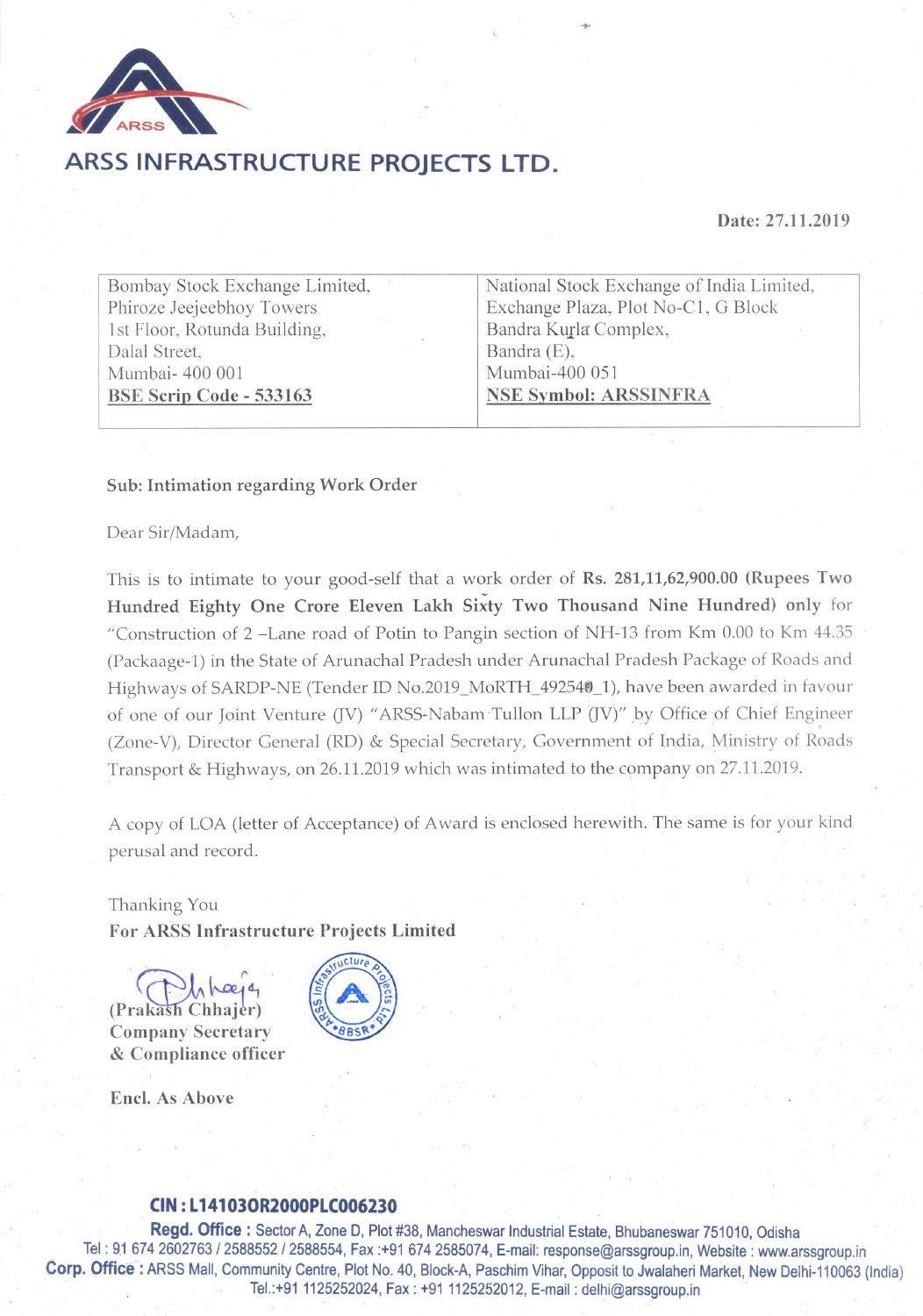To,

## **ORIGINAL COPY**

# No. NH-12013/10/2019/Ar.Pkg/P-P/e-Tender/Zone-V Government of India Ministry of Roads Transport & Highways {Zone V)

Transport Bhawan, 1, Parliament Street, New Delhi - 110 001

Dated the 26<sup>th</sup> November, 2019

Shri Gyana Ranjan Bihari

General Manager - Tenders,

M/s ARSS Infrastructure Projects Limited -M/s Nabam Tullon LLP (JV) Nirjuli Short - Cut, P.O./P.S. Nirjuli, District Papum Pare, Arunachal Pradesh - 791109

[Email Address: tenders@arssgroup.in]

Subject: Construction of 2-lane road of Potin to Pangin section of NH-13 from Km 0.00 to Km 44.35 (Package-1) in the State of Arunachal Pradesh under Arunachal Pradesh Package of Roads and Highways of SARDP-NE (Tender ID No. 2019 \_MoRTH\_ 492540\_ 1) - Letter of Acceptance (LOA) - Reg.

Reference: Your bid for the subject work dated 18.09.2019

3. You are also requested to furnish Performance Security for an amount of Rs. 14,05,58, 145/- (Rupees Fourteen Crore Five Lakh Fifty Eight Thousand One Hundred and Forty Five) only and Additional Performance Security for a<sup>n</sup> <sup>a</sup>mount of Rs. 6,25,47,420/- (Rupees Six Crore Twenty Five Lakh Forty Seve<sup>n</sup> Thousand Four Hundred and Twenty) only as per Clause 2.21 of the RFP within 30 (thirty) days of receipt of this Letter of Acceptance (LOA) to CE, Highway zone, PWD, Arunachal Pradesh. In case of delay in submission of Performance Security and Additional Performance Security, you may seek

Sir,

This is to notify you that your Bid dated 18.09.2019 for execution of the work of "Construction of 2-lane road of Potin to Pangin section of NH-13 from Km 0.00 to Km 44.35 (Package-1) in the State of Arunachal Pradesh under Arunachat Pradesh Package of Roads and Highways of SARDP-NE at your quoted bid price amounting to Rs. 281, 11, 62, 900/ - (Rupees Two Hundred Eighty One Crore Eleven Lakh Sixty Two Thousand and Nine Hundred) only has been determined to be the lowest evaluated bid and is substantially responsive and has been accepted.

2. You are requested to return a duplicate of the LOA as an acknowledgement with a copy to CE, Highway zone, PWD, Arunachal Pradesh and sign the Contract Agreement with CE, Highway zone, PWD, Arunachal Pradesh within the period prescribed in Clause 1.3 of the RFP.